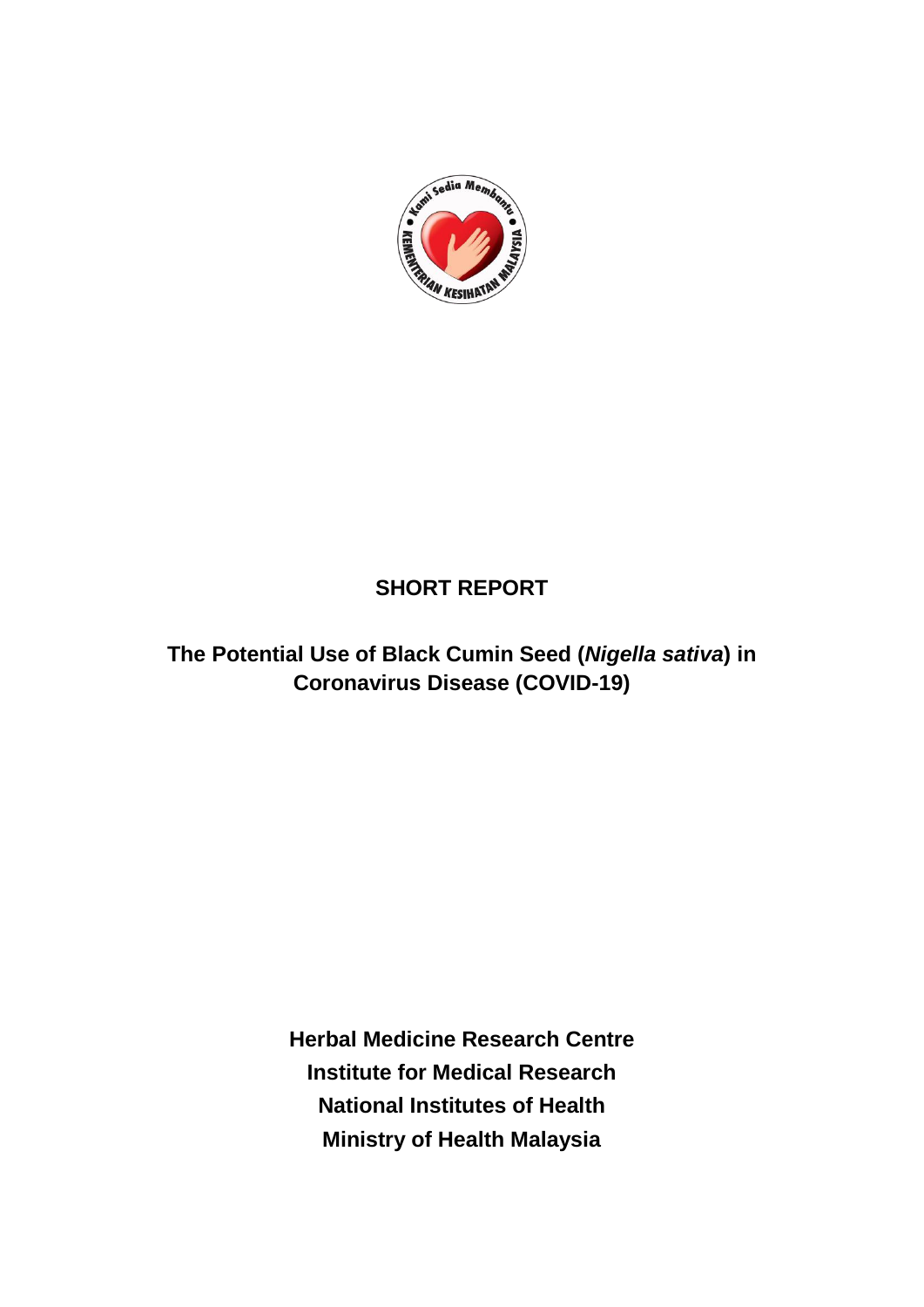| <b>Report Written By:</b>                                                                                                   | <b>Reviewed By:</b>                                  |
|-----------------------------------------------------------------------------------------------------------------------------|------------------------------------------------------|
| 1. Dr. Siti Hajar Muhd Rosli<br>2. Terence Tan Yew Chin<br>3. Norfarahana Japri<br>4. Raja Nazatul Izni Raja Shahriman Shah | Dr. Ami Fazlin Syed Mohamed<br><b>Head of Centre</b> |

Herbal Medicine Research Centre (HMRC) Institute for Medical Research Level 5, Block C6, National Institutes of Health Complex No. 1, Jalan Setia Murni U13/52, Section U13 40170 Setia Alam, Selangor

### **Disclosure**

The authors of this review have no competing interest in this subject.

### **Disclaimer**

This review is essentially a brief report, prepared on an urgent basis, to reflect the highest level of evidence available regarding the subject at this specific time. The conclusion draws on restricted reviews from analysis of pertinent literature, on expert opinion and/or regulatory status where appropriate. All efforts have been made to ensure all relevant published material has been reviewed but this document may still not fully reflect all scientific research available. Additionally, other relevant scientific findings may have been reported since completion of this review.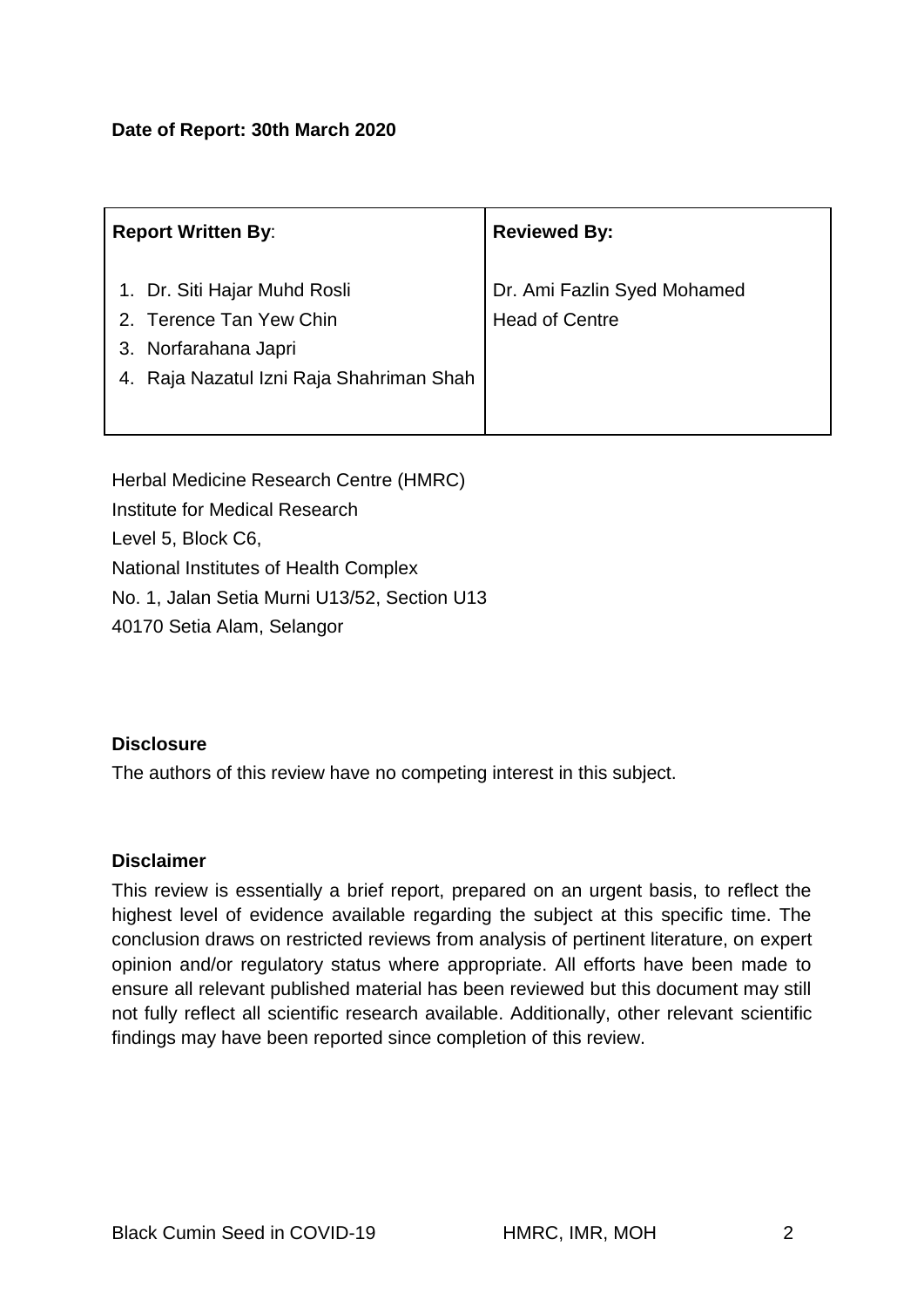# **TABLE OF CONTENTS**

| Short report on black cumin seed potential in COVID-19 management |  |
|-------------------------------------------------------------------|--|
|                                                                   |  |
|                                                                   |  |
|                                                                   |  |
|                                                                   |  |
|                                                                   |  |
|                                                                   |  |
|                                                                   |  |
|                                                                   |  |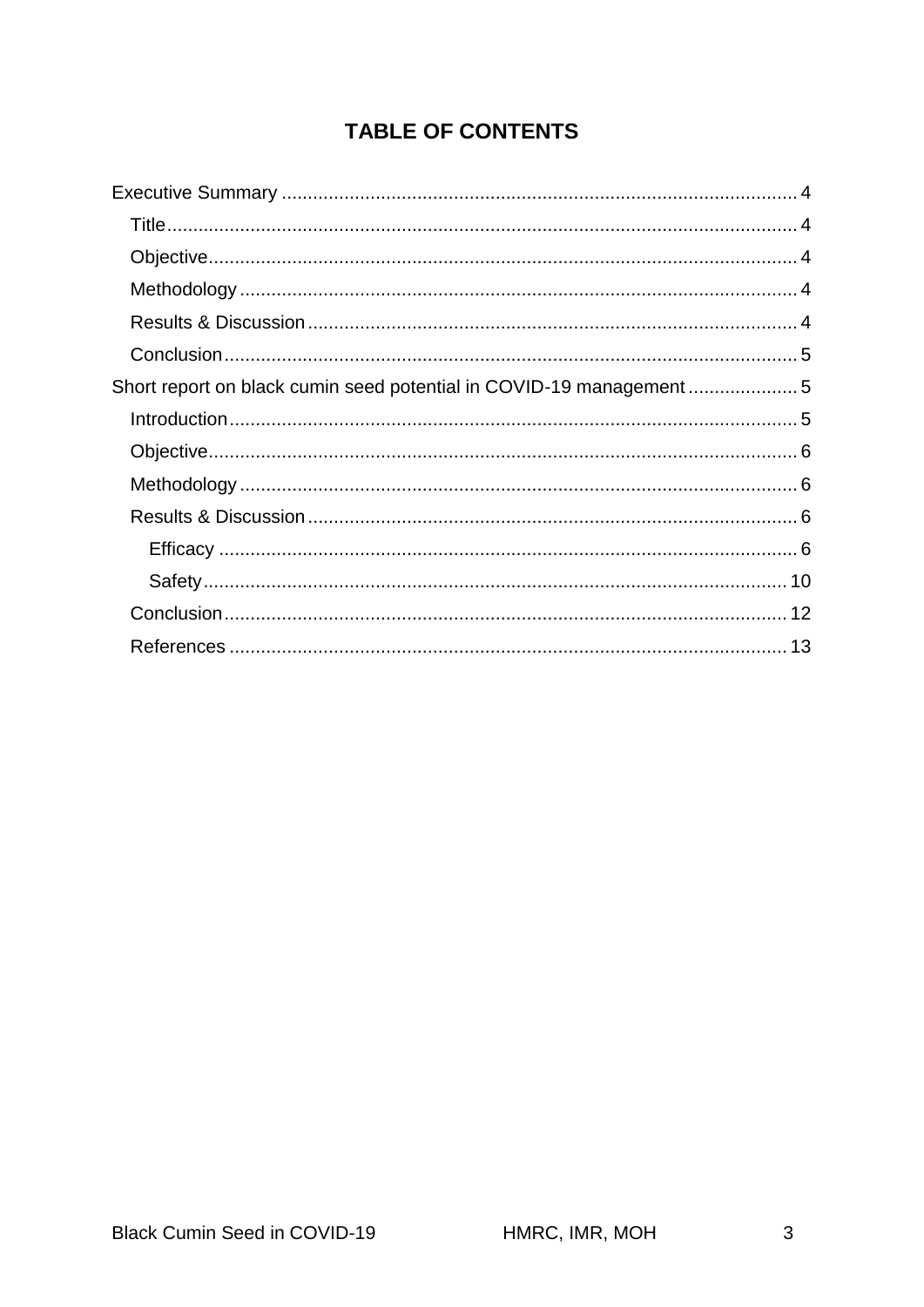### <span id="page-3-0"></span>**Executive Summary**

### <span id="page-3-1"></span>**Title**

The Potential Use of Black Cumin Seed (*Nigella sativa*) in Coronavirus Disease (COVID-19)

### <span id="page-3-2"></span>**Objective**

The objective is to assess the potential of black cumin seed (*Nigella sativa*) and thymoquinone as its bioactive constituent, to be used against COVID-19 disease, based on the following:

- Efficacy: History of use (previous disease & conditions) for antiviral and immunomodulatory effects of both black cumin seeds and thymoquinone.
- Safety: Toxicity studies, side effects and adverse effects if any for both black cumin seeds and thymoquinone.

### <span id="page-3-3"></span>**Methodology**

Electronic databases were searched using pre-determined terminologies such as '*Nigella sativa*, 'antiviral', immunomodulatory', 'immune response', 'inflammation', 'mechanism of action', and 'safety'. All clinical and preclinical studies (both *in vitro*  and *in vivo*) related to safety and efficacy or effectiveness of *Nigella sativa* in treating viral diseases were included.

### <span id="page-3-4"></span>**Results & Discussion**

### **Efficacy:**

Antiviral - A total of six studies consisting of two human studies and four animal studies reported on *Nigella sativa* (Ns*)* and thymoquinone antiviral effects on different virus species. One interventional human trial reported efficacy of Ns supplementation against hepatitis C virus, while two case studies showed improvements in viral load and CD4 counts among seropositive human immunodeficiency virus (HIV) patients. The animal studies reviewed, experimented on murine cytomegalovirus, and another on Newcastle Disease virus species. However, there was one in-vitro study identified, conducted on a different strain of murine coronavirus (mouse hepatitis virus-A59), reporting Ns extract effects on inhibition of viral replication through alteration of gene expression. Thymoquinone activity was mainly demonstrated preclinically, showing activities against influenza virus strain (H9N2) and the Epstein-Barr virus.

Immunomodulatory, anti-inflammatory- Activities involving the respiratory system have extensively been studied. Several human studies have specified Ns supplementation as being beneficial for improving clinical symptoms and lung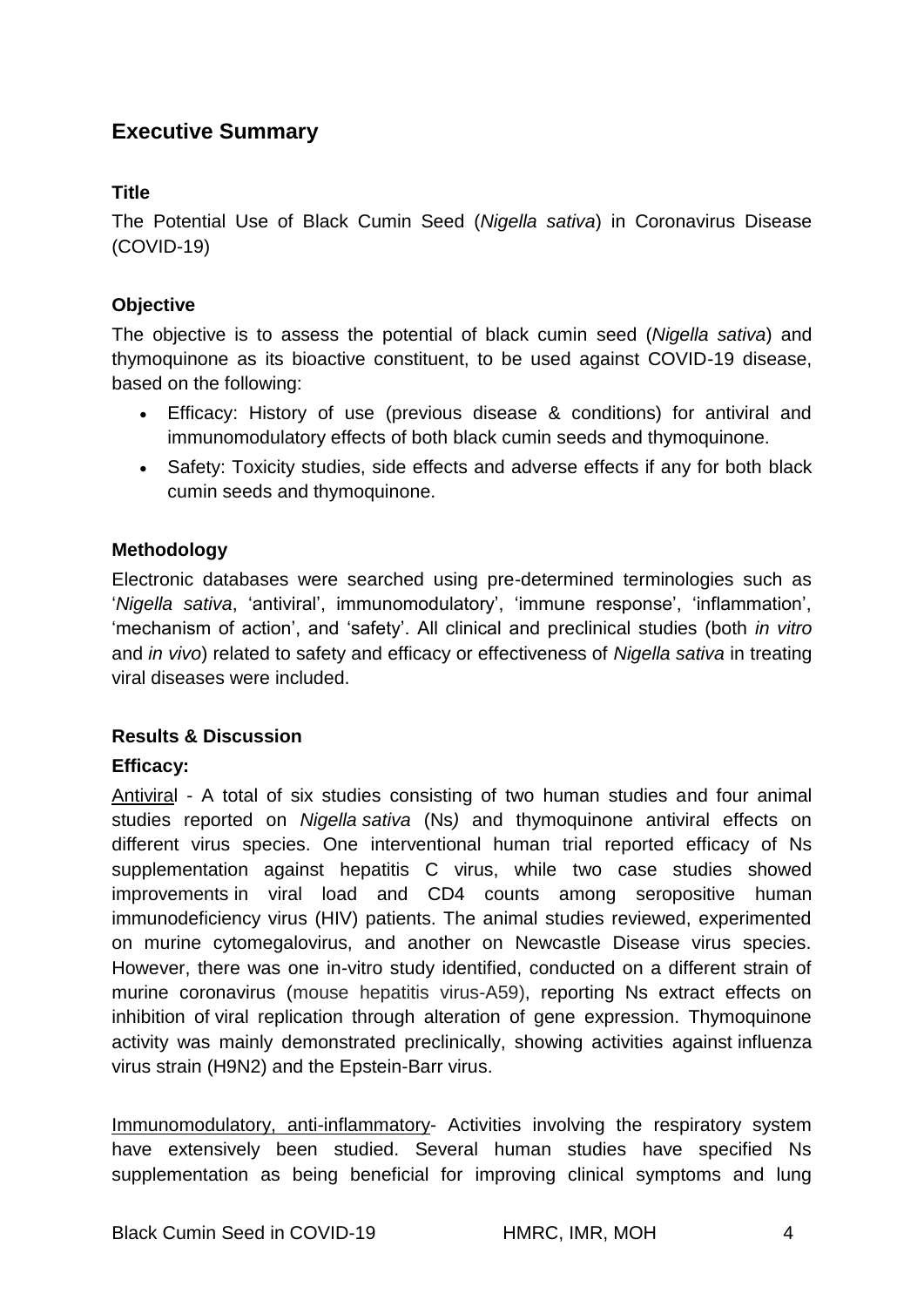function, in cases of obstructive lung diseases and allergic conditions by enhanced immune response and suppression of inflammatory mediators. However, superiority to conventional drugs has not been proven, and is seen as more of an adjuvant therapy.

### **Safety:**

Two human studies showed that *Nigella sativa* seeds are relatively safe at low doses, with daily intake of 3 g/day of seeds up to 3 months showing no serious adverse effects or organ toxicity. Nevertheless, one study has reported on potential herbal-drug interaction involving metabolism of dextromethorphan (cough suppressant medicine) which may affect other CYP2D6 and CYP3A4 substrates. (e.g. ritonavir, opioids, glucocorticoids) used in supportive treatment of COVID-19.

On the other hand, pure compound of thymoquinone has shown safety concerns from several animal studies, involving serious adverse effects (death and liver toxicity) at high doses of 2 to 3 g/kg, of which safety margin for use in humans has not been established.

### <span id="page-4-0"></span>**Conclusion**

Black cumin seed (*Nigella sativa* extracts have shown potential antiviral and immunomodulatory activities experimentally. However, efficacy is seen among different virus species and strains, which may not resemble the structure or pathogenesis similar to the coronavirus species (SARS-CoV-2) implicated in COVID-19. Current evidence is still insufficient to claim effectiveness against curing the COVID-19 disease specifically, but may have a supportive effect in alleviating respiratory symptoms associated with it. As for safety, animal studies reported *N. sativa* seeds are relatively safe at low doses, but the thymoquinone compound requires further evaluation.

## <span id="page-4-1"></span>**Short report on black cumin seed potential in COVID-19 management**

### <span id="page-4-2"></span>**Introduction**

Scientifically known as *Nigella sativa* L., it is also known as black cumin (English), *jintan hitam* (Malay) or *habbatul barakah/ sauda* (Arabic). It is found in the foods and beverage industry as a flavouring agent, particularly in Indian and Middle Eastern products, and can also be found in alcoholic beverages. The steam-distilled oil of black cumin is thin and clear to yellowish in color. It has a spicy bitter and very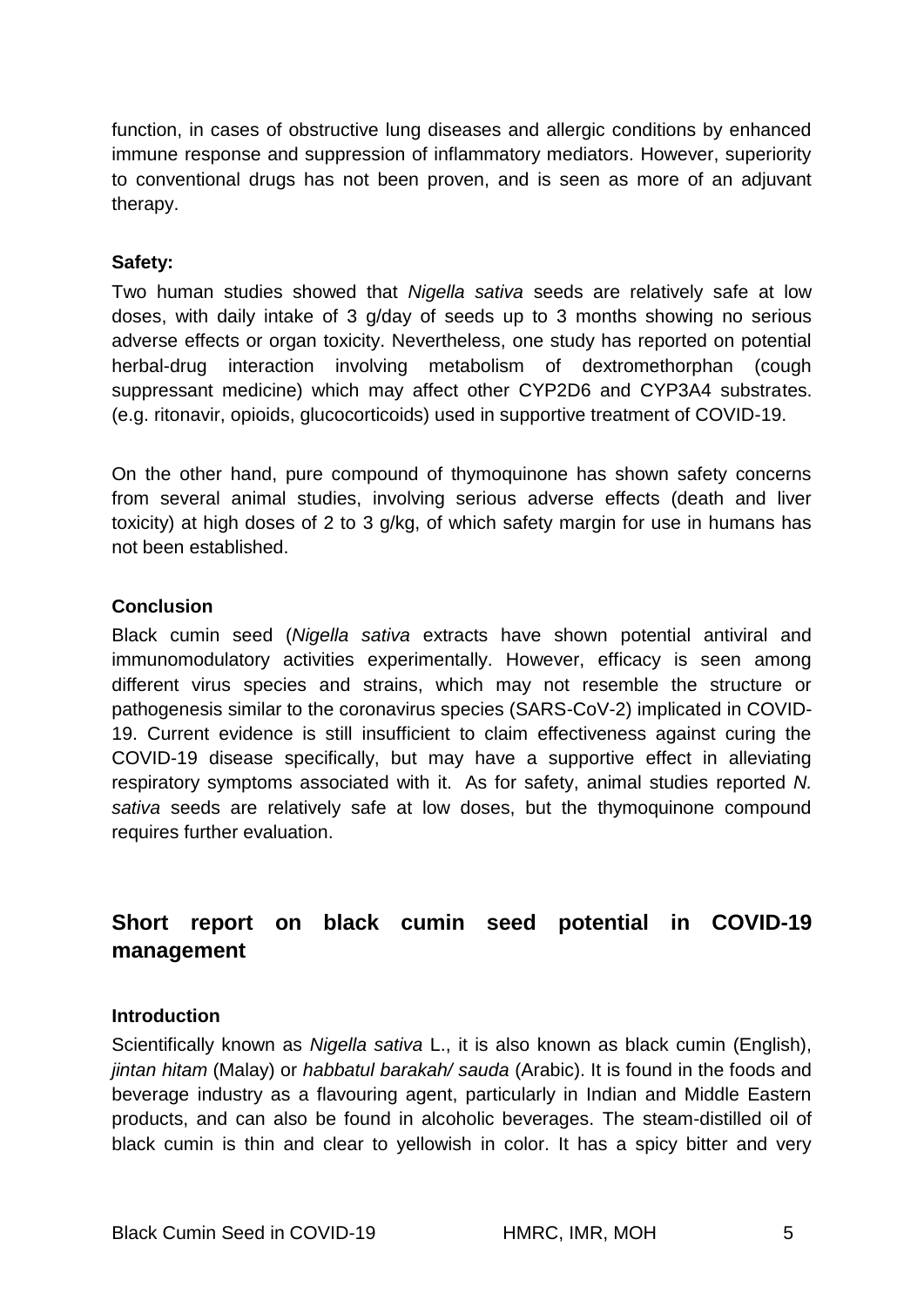pungent aroma. (1) It is traditionally used for fever, where a lotion made by boiling along with *Blumea* leaves and an onion, is used to wash the body (2).

Essential oil extracts mainly from the seed of this plant has been found to contribute to its various biological activities. Pharmacological studies identified the phytochemical thymoquinone (TQ) as the major and active component in *N. sativa* essential oils. (3)

### <span id="page-5-0"></span>**Objective**

To provide a comprehensive overview of available evidence on therapeutic potential of black cumin seed (*Nigella sativa*) for COVID-19 disease based on:

- Efficacy: History of use (previous disease & conditions) for antiviral and immunomodulatory effects of both black cumin seeds and thymoquinone
- Safety: Toxicity studies, and adverse effects if any for both black cumin seeds and thymoquinone

### <span id="page-5-1"></span>**Methodology**

Electronic databases were searched using pre-determined terminologies such as '*Nigella sativa'*, 'thymoquinone', 'black cumin', 'black seed' paired with 'antiviral', 'immunomodulatory', or 'anti-inflammatory'. Any peer-reviewed journals found were included which covers PubMed, Ovid Medline®, EBM Reviews-Cochrane Central Register of Controlled Trials, EBM Reviews-Cochrane database of systematic reviews. The articles included in the search strategy were limited to those which were published within the year 2005 to March 2020. All clinical and preclinical studies (both in vitro and in vivo studies) that use *Nigella sativa* in any antiviral or immune response studies were included. Emphasis was placed on studies involving the respiratory system.

### <span id="page-5-2"></span>**Results & Discussion**

<span id="page-5-3"></span>Efficacy

### Antiviral properties:

The *Nigella sativa* (Ns) has been shown to exert antiviral action, through cellular experiments, animal studies, and clinical observations. However, activities seen varied against a mix of types/strains from different virus species.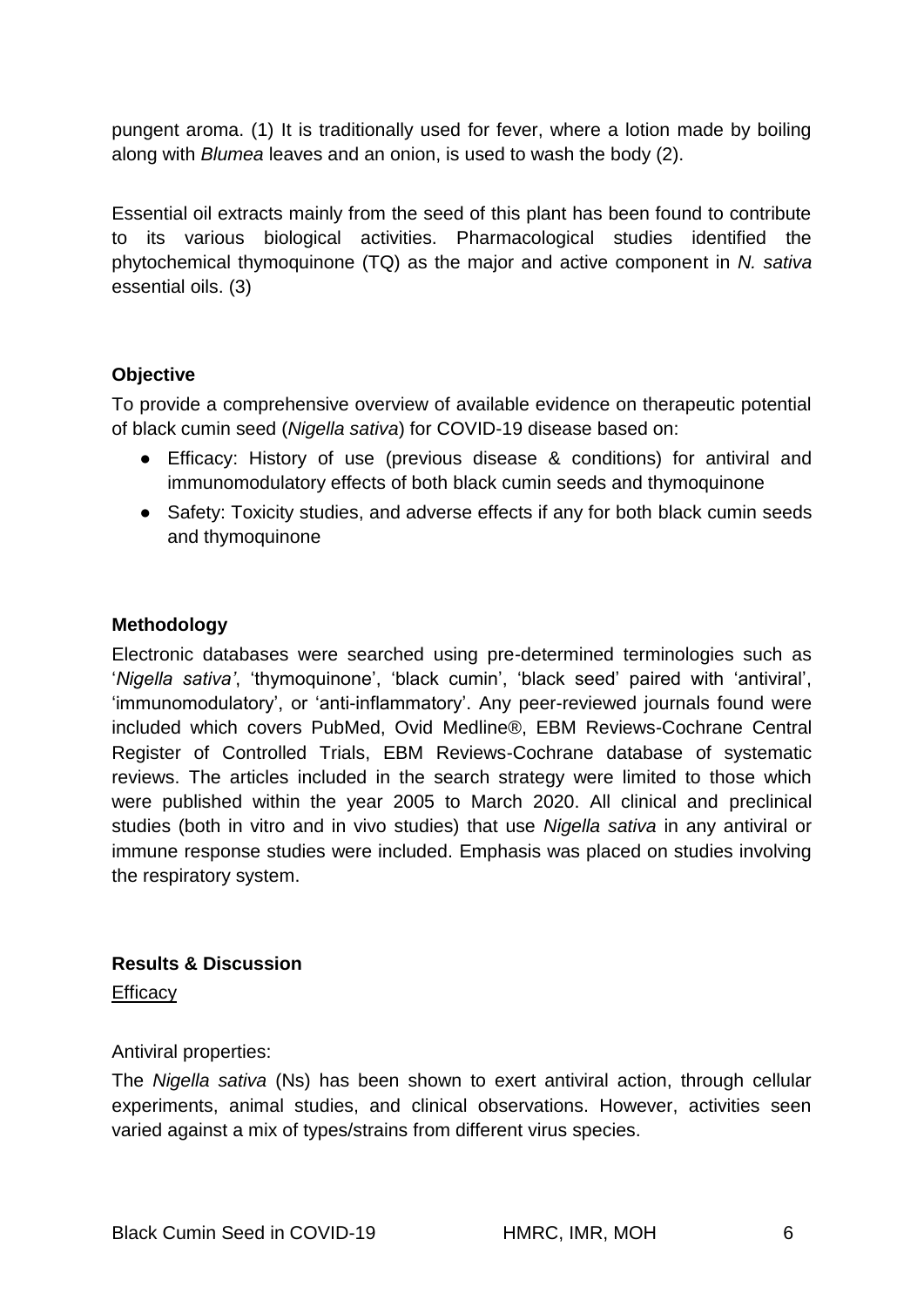In an interventional human trial involving 60 hepatitis C virus (HCV) infected patients in Egypt, treatment with ethanolic extracts of Ns and/or *Zingiber officinale* (ZO), were given twice daily for one month. Both treatment groups (Ns and ZO) as well as their mixture (Ns + ZO) had significantly decreased viral load, alpha fetoprotein and improved liver function parameters compared to HCV positive controls, with more potent effect seen with the combined therapy. (4)

Two case studies from Africa reported effects of complete seroreversion of seropositive HIV patients after treatment with Ns concoction for six months to one year duration. One patient was reported to have a continuous reduction of CD4 count from initial pre-treatment of 250 cells/mm<sup>3</sup> to 160 cells/mm<sup>3</sup> attributed to active infection, despite having significant reduction in viral load (from 27,000 to < 1,000 copies/mL) on the 30th day of treatment. Subsequently, after six months on Ns treatment, the viral load (HIV-RNA) was undetectable and gradual improvements of CD4 count was observed. Patient remained seronegative after 24 months post treatment, with normal CD4 counts. The other patient was treated with Ns and honey therapy (60: 40 respectively) of 10mls thrice daily. Complete seroreversion was achieved after one year of supplementation, with repeat CD4 counts increasing from 200 cells/µL to no less than 750 cells/µL. Mechanism of action is unknown. (5,6)

One animal study reported that seven days pre-treatment and intraperitoneal administration of Ns oil to BALB/c mice (infected with murine cytomegalovirus) strikingly inhibited the virus titers in spleen and liver on day 3 of infection with  $1x10<sup>5</sup>$ PFU MCMV. PFU values (number of infective particles within the sample) were lower in the Ns oil treatment group when compared to control (treated with phosphate buffer solution), with values of  $45x10^4$  PFU/mL (control) to  $7x10^4$  PFU/mL (Ns) in the liver, and  $23x10^3$  PFU/mL (control) to  $3x10^3$  PFU/mL (Ns) in the spleen. This effect coincided with an increase in serum level of CD3 and CD4 counts, as well as up-regulation interleukin-γ (IFN-γ) from NK cells and macrophage activity in the infected mice. Viral load in the Ns treated group was below the detection limit, after 10 days treatment, which was not seen in the control group. (7)

One in vitro study, using HeLa cells inoculated with a coronavirus (CoV) species MHVA59 (mouse hepatitis virus-A59) which were treated with ethanolic Ns extracts, demonstrated a significant difference in inflammatory cytokine interleukin (IL) 8 levels and alteration of gene expression levels, by down regulation of TRPA1, TRPC4, TRPM6, TRPM7, TRPM8 and TRPV4 genes. This in turn affects the replication rate of CoV during active infection. The virus load decreased when Ns extracts were added to the CoV infected cells to only 1/10th of the control amount by 8 hours post infection. However, it is important to note that the coronavirus species tested in this study, is different than the infecting agent of COVID-19 (severe acute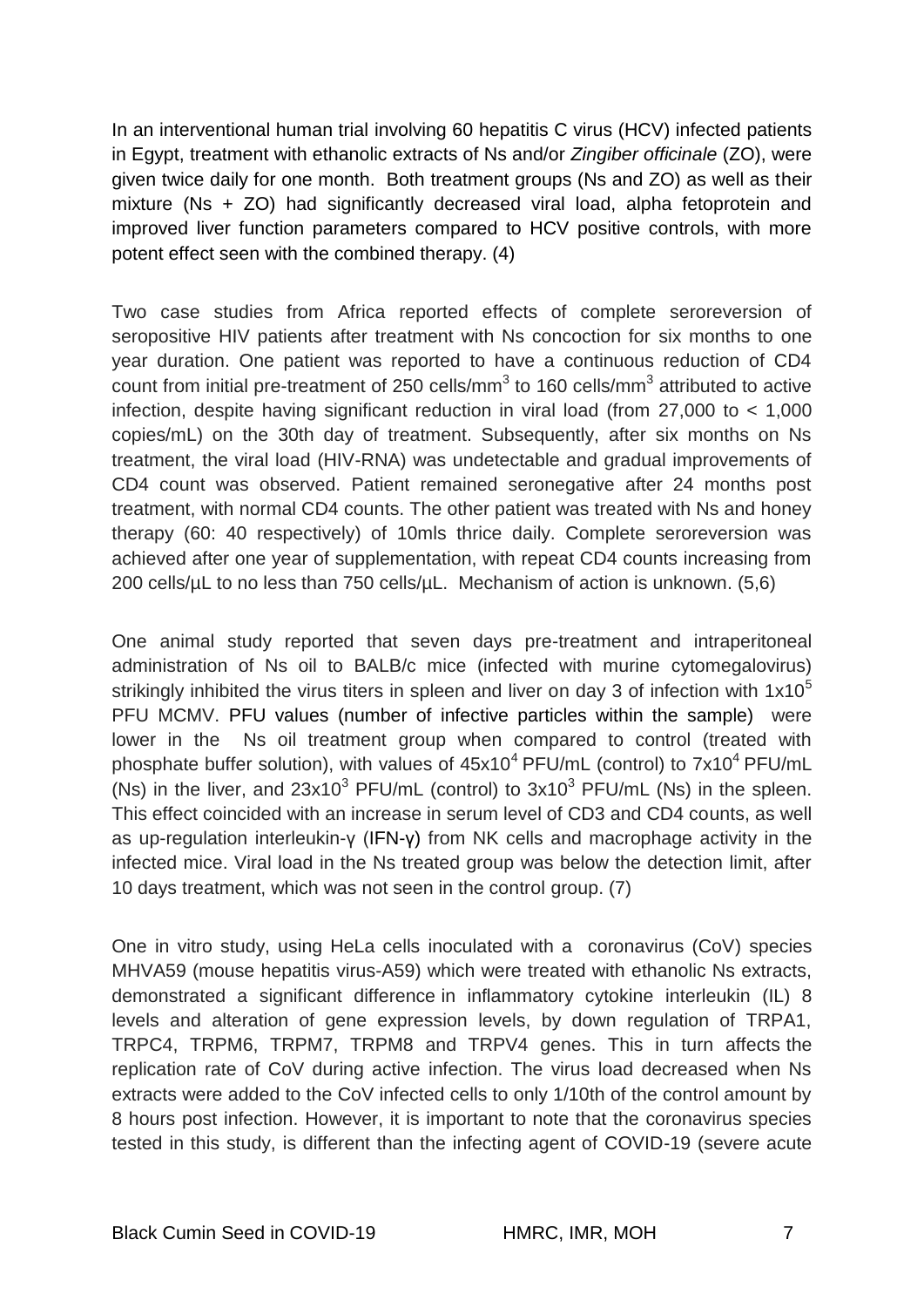respiratory syndrome coronavirus 2), in terms of molecular structure, genetic makeup and pathogenesis. (8)

Embryonated eggs inoculated with Newcastle Disease Virus (NDV) in another study, revealed significant increase in survival rate of the Ns treatment group compared to positive control (infected with NDV), with reduced rate of degeneration of thigh muscle and hemorrhages. Aggregation of lymphocytes, lymphoblasts and increased macrophages were also observed, comparable to the Ribavirin treatment group. The gross examination and histopathology of the embryonated eggs revealed that *Nigella sativa* extract has a strong immunotherapeutic effect against NDV infection. (9)

Thymoquinone (TQ) antiviral potential has been suggested by two preclinical studies. One animal study investigated the possible effects of TQ and curcumin (Cur) on immune-response and pathogenesis of H9N2 avian influenza virus in turkeys. After virus exposure, the experimental groups were treated with either supplemental TQ or curcumin, with one group receiving both, mixed in their daily feed up to 12 days. Clinical symptoms (facial swelling, diarrhea, sneezing, reduced appetite/body weight) and more gross pathological lesions on necropsy, were prominently seen in the positive control group, compared to the interventional groups. No mortality was reported in all groups, but a significantly lower virus titre and virus shedding rate implies the virulence of H9N2 virus was more suppressed in turkeys fed TQ and/or Cur supplementation. (10)

A selective inhibitory effect of TQ on Epstein-Barr virus (EBV)-infected B cell lines was reported in vitro. The survivability and growth of cells was notably inhibited after treatment with increasing concentrations of TQ, via alteration in EBV gene (EBNA1, EBNA2 and LMP1) expression rate seen as early as eight hours, and significant reduction (p < 0.05) after 24 hours post treatment. As EBV has been implicated in many types of lymphoid- and epithelial cell malignancies, this study suggests TQ as a promising agent with the ability to significantly inhibit the transcription of EBNA2 and LMP1 genes. Most importantly, TQ showed no suppression of bone marrow function, the hematopoietic toxicity that is often associated with other chemotherapeutic agents. (11)

Immunomodulatory and anti-inflammatory properties:

A randomised double-blinded placebo-controlled trial showed a protective effect for aqueous extract of Ns in 20 chemical war victims after administration of a single dose (0.375 mL/kg of 50 g% boiled extract) for two months. In this trial, all respiratory parameters such as pulmonary functional test values, respiratory symptoms and chest wheeze significantly improved in treated patients. In addition, use of drugs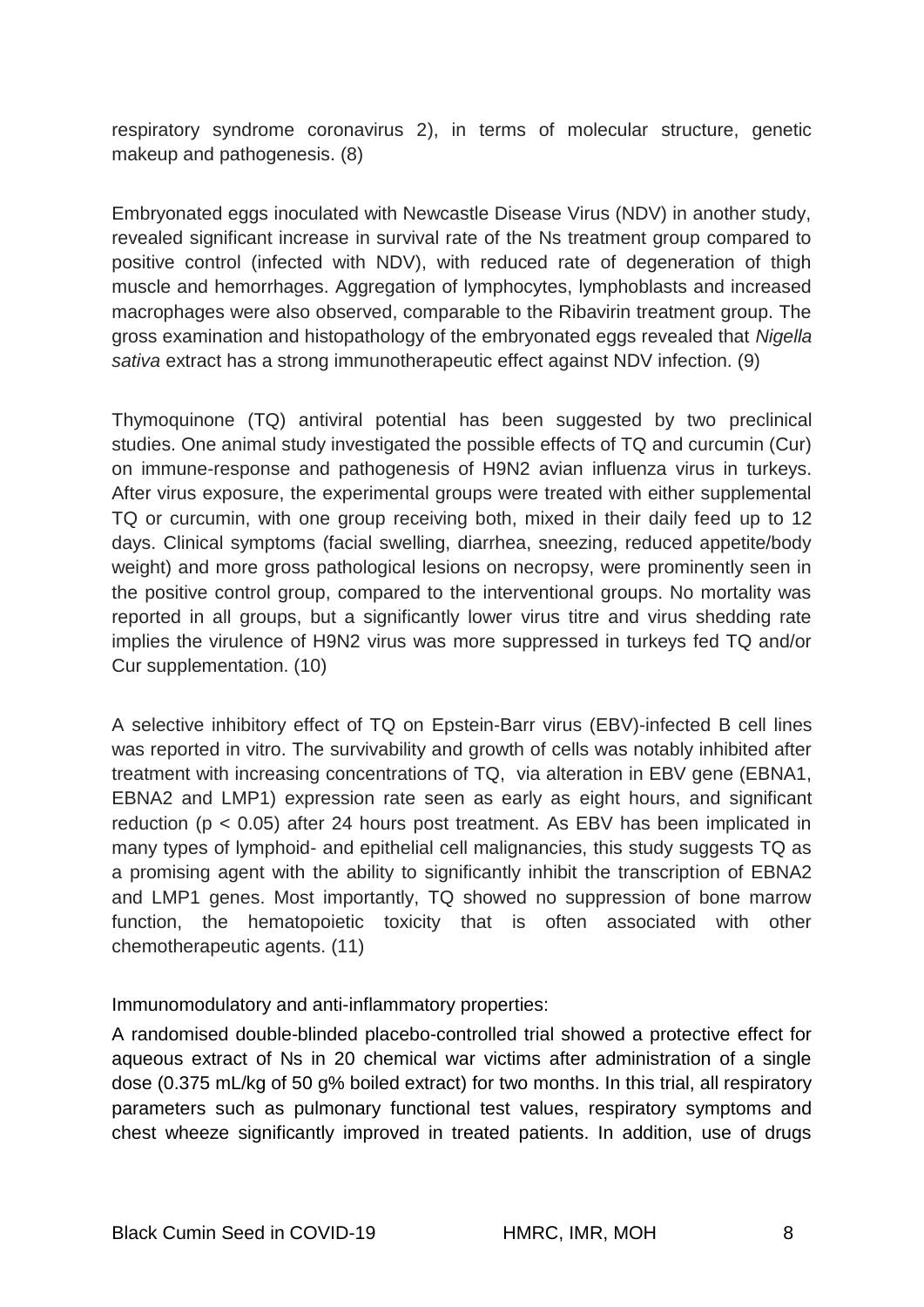such as oral β-agonists and corticosteroid in victims was reduced after administration of Ns compared to untreated patients. (12)

One interventional study involving 24 patients with allergic rhinitis, and a control group of eight healthy volunteers were treated with conventional immunotherapy for 30 days. Twelve of the patients and the eight healthy volunteers were given Ns seed supplementation (2 g/day orally) for 30 days subsequently, while the rest continued with immunotherapy alone. There were statistically significant increases in CD8 counts, and the phagocytic/intracellular killing activities of polymorphonucleocytes (PMN) of patients receiving specific immunotherapy, especially after the addition of Ns seed. PMN functions of healthy volunteers was significantly increased after Ns seed supplementation compared to baseline, showing Ns seed supplementation during specific immunotherapy of allergic rhinitis may be considered a potential adjuvant. (13)

The effect of hydro-ethanolic extract of Ns on sensitized guinea pigs, showed that treatment with the extract prevented the increase of IL-4, accompanied with increased IFN-γ. Furthermore, it showed lesser pathological changes of the lung (infiltration of eosinophils and lymphocytes in the lung parenchyma, epithelial damage, mucosal plug, oedema, basement membrane thickening, and muscular hypertrophy), except for the oedema in the sensitised group treated with low concentration of the extract. These results confirmed a preventive effect of Ns extract on lung inflammation of sensitised guinea pigs. (14)

There have been three review papers published which concluded that current clinical and preclinical evidence suggests Ns extracts and TQ can potentially be employed in the development of effective therapeutic agents towards the regulation of immune reactions implicated in various infectious and non-infectious conditions, with emphasis on obstructive respiratory diseases such as asthma. Ns extracts and TQ possess the ability to suppress inflammatory mediators, leukotrienes, prostaglandins, and B cell-mediated immune response while it balances T-helper cells (Th) 1/Th2 ratio and potentiates T cell and natural killer cell-mediated immune response. However, both reviews concluded further studies are needed to investigate the exact mechanism of action and pharmacokinetics on the cellular basis, to substantiate the immunomodulatory function for use in medical conditions. Furthermore, superiority to conventional drugs has not been proven, and is seen as more of an adjuvant therapy rather than curative. (15–17)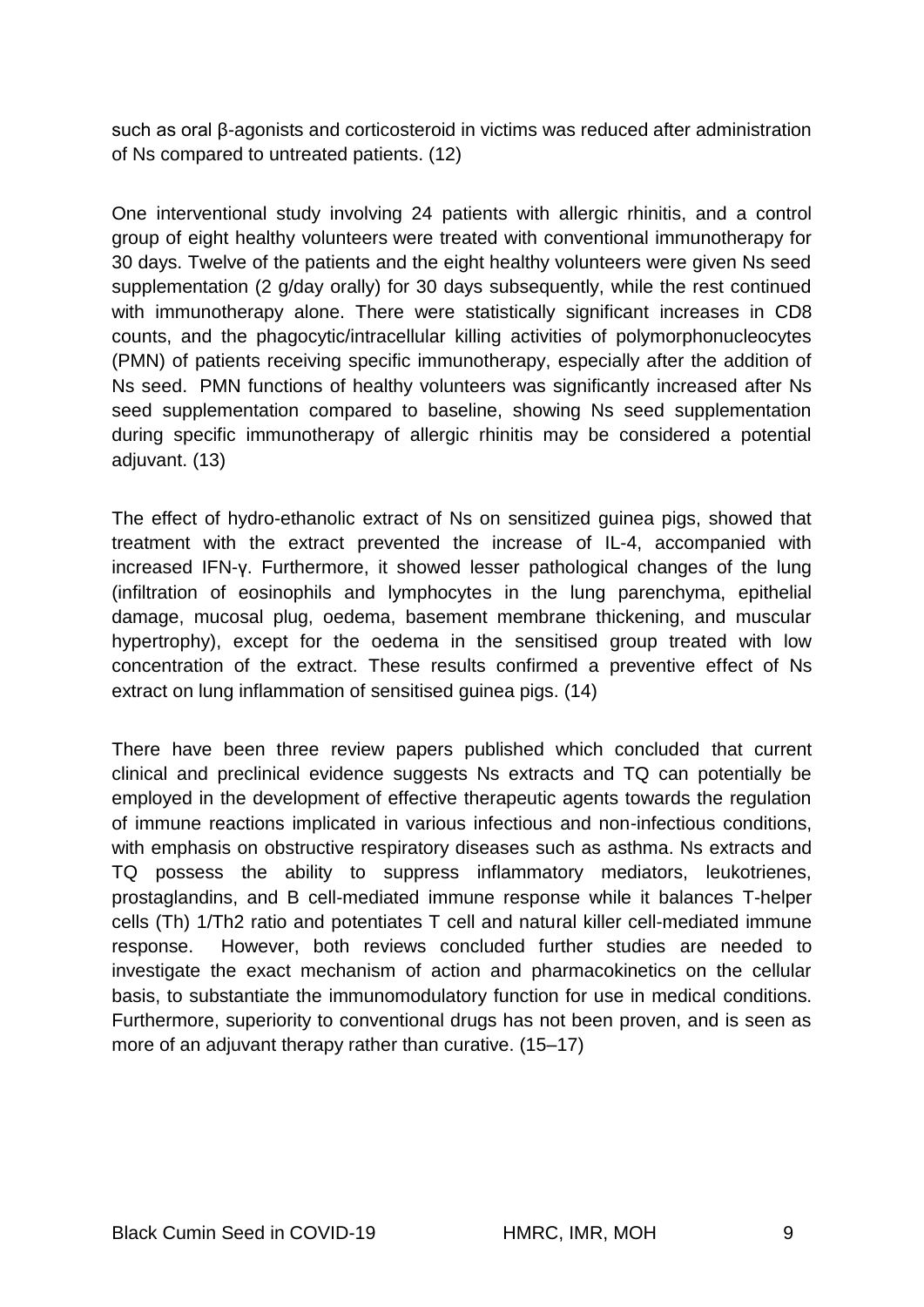#### <span id="page-9-0"></span>**Safety**

#### *Nigella sativa* seeds:

The safety profile from previous human studies, suggests doses of up to 3 g/day of raw *N. sativa* seeds supplementation daily for three months, did not cause any clinical adverse effects (18), or affect either the renal or the hepatic functions, in an experiment on diabetic patients (19). The intake of *N. sativa* extract (200 or 400 mg/day) for two months was also reported to cause no observable complications in patients with mild hypertension. (20)

A randomised and double-blinded controlled trial was conducted involving forty elderly volunteers who received two capsules of *N. sativa* seed (500 mg/capsule). There were no significant changes ( $p < 0.05$ ) seen in any of the biochemical markers of cardiac, liver, kidney function during the nine-weeks study period among the treatment group. However, the author states that the safety profile could not be used as the only reference as it was a short-term study and the sample size was also small. (21)

A group of 39 hypercholesterolemic patients who ingested *N. sativa* seeds were free from major side effects, including hepatic or renal toxicity (evidenced by normal liver and renal function tests). However, cases of contact dermatitis have been reported with local applications. These patients were given two capsules (containing powdered Ns seeds), each at 500 mg, twice daily after meals for six weeks. (22)

However, some studies have reported mild adverse effects on administration of *N. sativa* seed oil of 5 mL/day. In one study on functional dyspeptic patients, some experienced nausea, bloating, and burning sensation (23). Two other studies, using a similar dose complained of mild nausea, at the beginning of study, which then disappeared at the second week of intervention (24,25).

A prospective, single-armed, self-controlled pilot study using *N. sativa* was administered to hepatitis C patients for three months at a dose of (450 mg capsule three times daily). The reported side effects throughout the study period were gastritis in one patient (3.33%) and hypoglycemia in five (16.76%); of whom two had insulin-dependent diabetes, and the other three had advanced liver cirrhosis with possible glycogen depletion. Therefore, the hypoglycemia side effect could be due to drug interaction by concurrent use of insulin and *N. sativa*, which aggravated its hypoglycemic effects. (26)

In terms of herbal-drug interaction, another report showed that intake of Ns seeds at 5 g/day for seven days, inhibited CYP2D6 and CYP3A4-mediated metabolism of dextromethorphan in healthy human volunteers, showing that it may interact with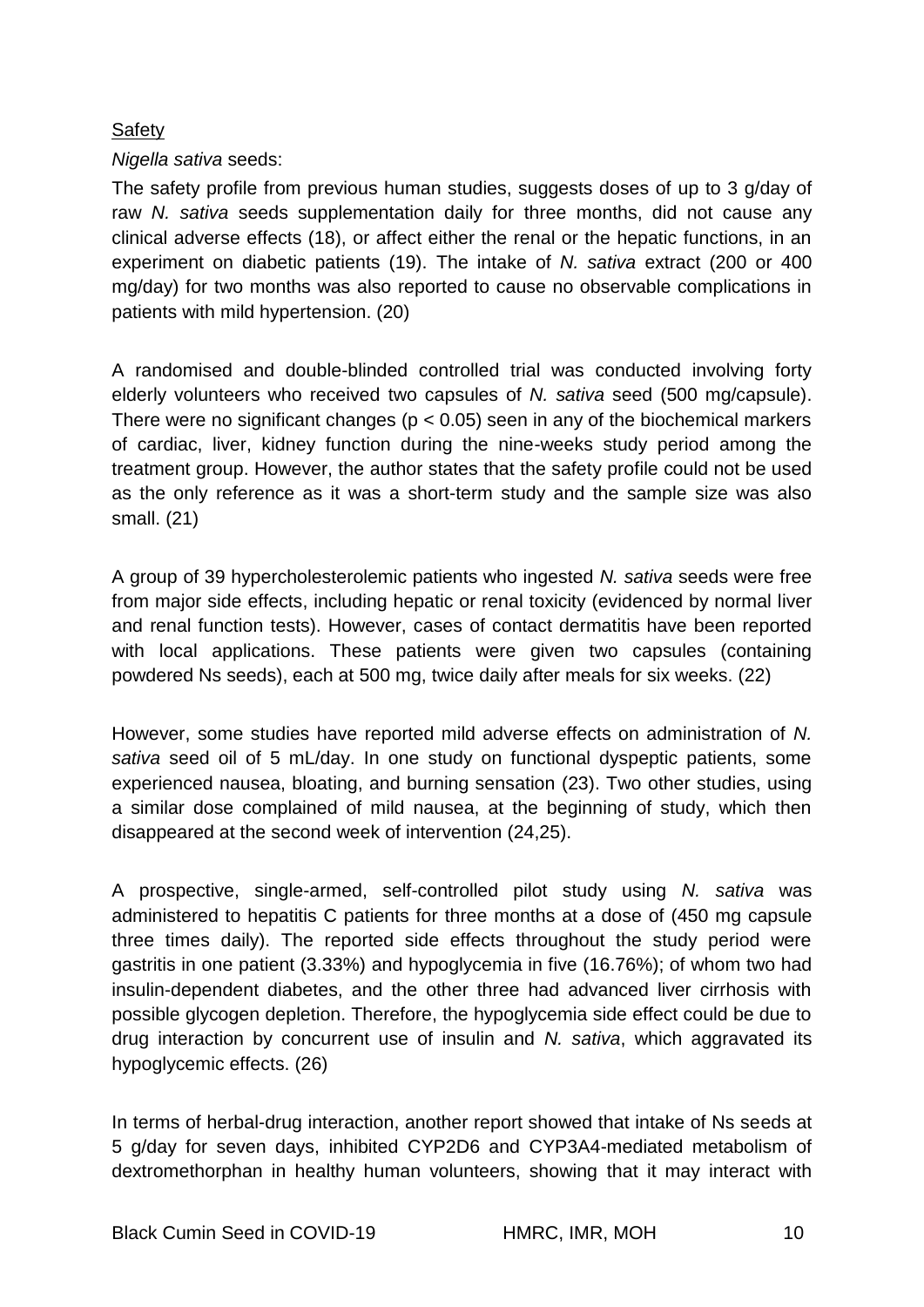other CYP2D6 and CYP3A4 substrates. Therefore, caution should be exercised when black seed is co-administered with conventional drugs primarily metabolised by these enzymes especially those with narrow therapeutic index such as cyclosporine, tacrolimus, and carbamazepine, which are known substrates of CYP3A4; and some of the tricyclic antidepressants that are metabolized by CYP2D6. When COVID-19 is concerned, metabolism of antiretroviral drugs such as ritonavir, and supportive treatment involving opioids and bronchodilating glucocorticoids, may be affected. One or more of *N. sativa* constituents such as TQ, nigellone, and nigellimine may be responsible for these inhibitory effects, and further studies are needed to clarify the clinical severity and exact mechanism(s) of these interactions. (27)

An acute toxicity study of *N. sativa* fixed oil was investigated in mice for 15 days. The  $LD_{50}$  values, obtained by single doses, orally and intraperitoneally (i.p.) administration in mice, were 28.8 mL/kg body weight orally with confidence interval (CI) of 26.2–31.6 and 2.06 mL/kg body weight i.p. with CI of 1.86–2.26, respectively. Chronic toxicity studies in rats treated daily with an oral dose of 2 mL/kg body weight for 12 weeks showed key hepatic enzyme stability and organ integrity. This showed a wide toxic margin of safety for therapeutic doses of Ns fixed oil, but the changes in hemoglobin metabolism and the fall in leukocyte and platelet count must be taken into consideration. (28) Another experiment on 24 Sprague Dawley rats with supplementation of *N. sativa* seed powder up to the dose of 1 g/kg for a period of 28 days, also did not cause any toxicity effect on the liver function, with stable liver enzymes level (29).

However, one animal study did report the possibility of hepatic damage (degenerative changes) in mice with *N. sativa* aqueous extract administration of 6 g/kg/day after 14 days (30). This was in line with another sub-acute toxicity study using aqueous extract of Ns seeds administered by gavage for six weeks, which showed no toxicity at low doses but hepatotoxicity at 21 g/kg dose, which induces total disorganisation of the hepatic tissue (31).

Thymoquinone:

Safety evaluation of thymoquinone (TQ), has been reported through multiple animal toxicity studies. One study on acute and sub-chronic toxicity was conducted on male Swiss albino mice. On acute oral administration, the  $LD_{50}$  value was 2.4 g/kg (95%) CI: 1.52–3.77  $q/ka$ ). Signs of toxicity after administration of 2 and 3  $q/ka$  were hypoactivity and difficulty in respiration which showed death within the first three hours and no more mortality was observed thereafter until 24 hours after TQ administration. Twenty-four hours after TQ (2 and 3 g/kg) administration, a significant reduction in tissue (liver, kidneys, and heart) reduced glutathione (GSH) content was observed. Plasma urea and creatinine concentrations and the enzyme activities of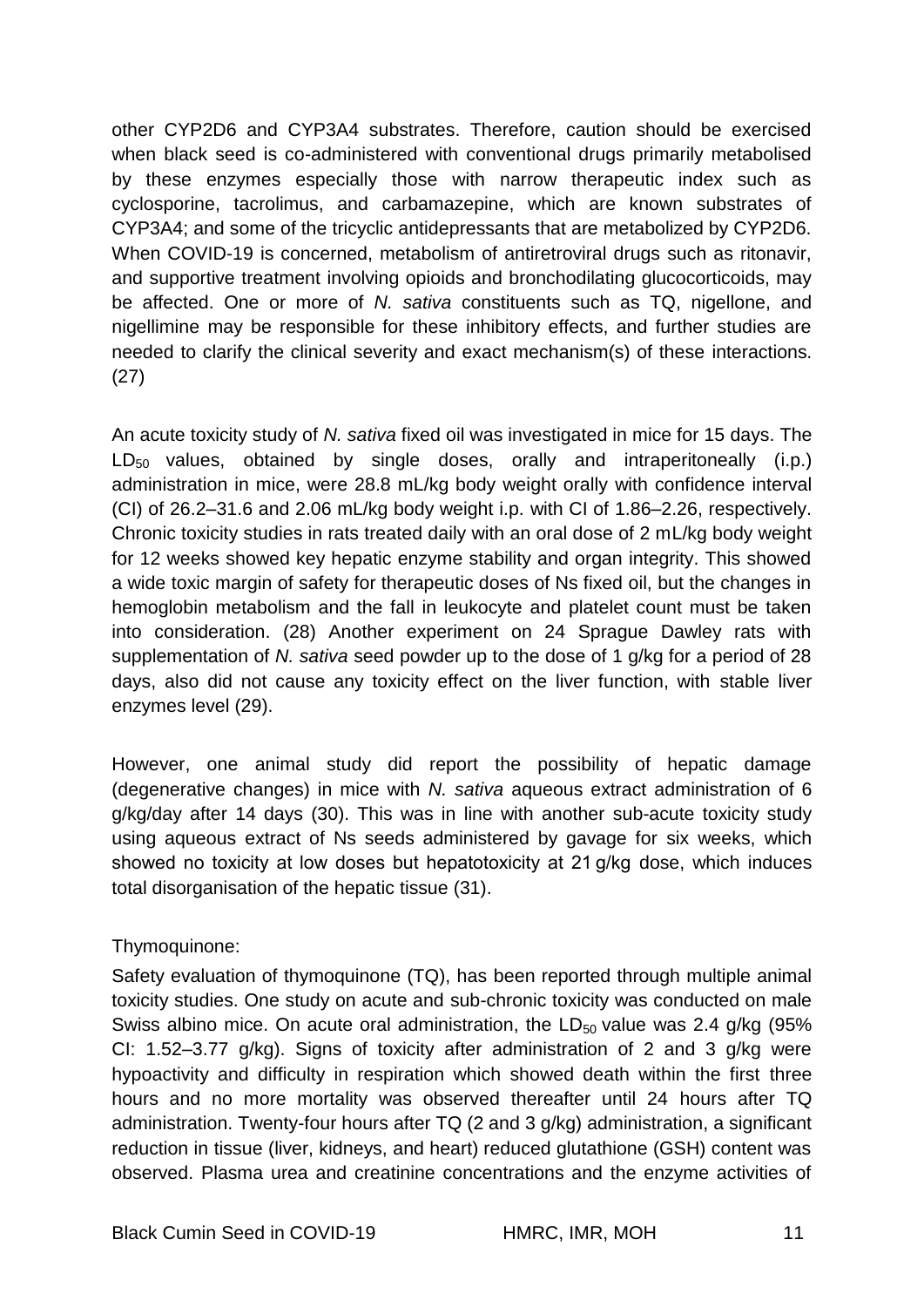alanine aminotransferase (ALT), lactate dehydrogenase (LDH), and creatine phosphokinase (CPK) were significantly increased. (32)

In the sub-chronic study, mice received TQ in drinking water with average daily intake of 30, 60, or 90 mg/kg/day of the compound for 90 days with no resulting mortality or signs of toxicity. There were no changes of toxicological significance in the blood parameters or gross/microscopic tissue damage. TQ, however, produced a significant decrease in fasting plasma glucose level. (32)

A similar observation was found in another study, where intraperitoneal injection of TQ caused a significant reduction in blood glucose level (hypoglycaemia) in 50% of the male and female rats with toxicity signs. The maximum tolerated dose for TQ through intraperitoneal injection was reported to be 22.5 mg/kg in male Wistar rats and 15 mg/kg in females, whereas for oral ingestion it was 250 mg/kg in both male and female Wistar rats. Two deaths were reported at a dose of 500 mg/kg as a result of bowel obstruction complications. On necropsy, the vital visceral organs (heart, lungs, liver and kidneys) and the peritoneum were found to be normal without any apparent sign of damage or necrosis. (33) Since thymoquinone content in black seed is around 11.8%, the safety dose for thymoquinone is approximately 0.708 mg/kg (34)

### <span id="page-11-0"></span>**Conclusion**

Based on literature search, *Nigella sativa* seeds extracts have been shown to exert antiviral and immunomodulatory effects through preclinical studies and human trials. However, these activities are diverse where efficacy is seen among different virus species and strains, which may not resemble the structure or pathogenesis similar to coronaviruses. Current evidence is still insufficient to claim effectiveness against curing the COVID-19 disease specifically, but may have a supportive effect in alleviating respiratory symptoms associated with it. Preparation and dosing is still in question as no therapeutic standard has been established.

As for safety, the human studies showed that *Nigella sativa* seeds are relatively safe to consume at low doses of 3 g/day, but thymoquinone showed safety concerns at high doses of 2 to 3 g/kg. The safety dose for thymoquinone is approximately 0.708 mg/kg As thymoquinone is postulated to be the main active ingredient in *N. sativa*, further studies are needed to ascertain its therapeutic index and safety margin. Moreover, there are also raised concerns regarding the possibility of herbal-drug interaction on *N. sativa* co-administration with other conventional drugs, which has not been extensively investigated.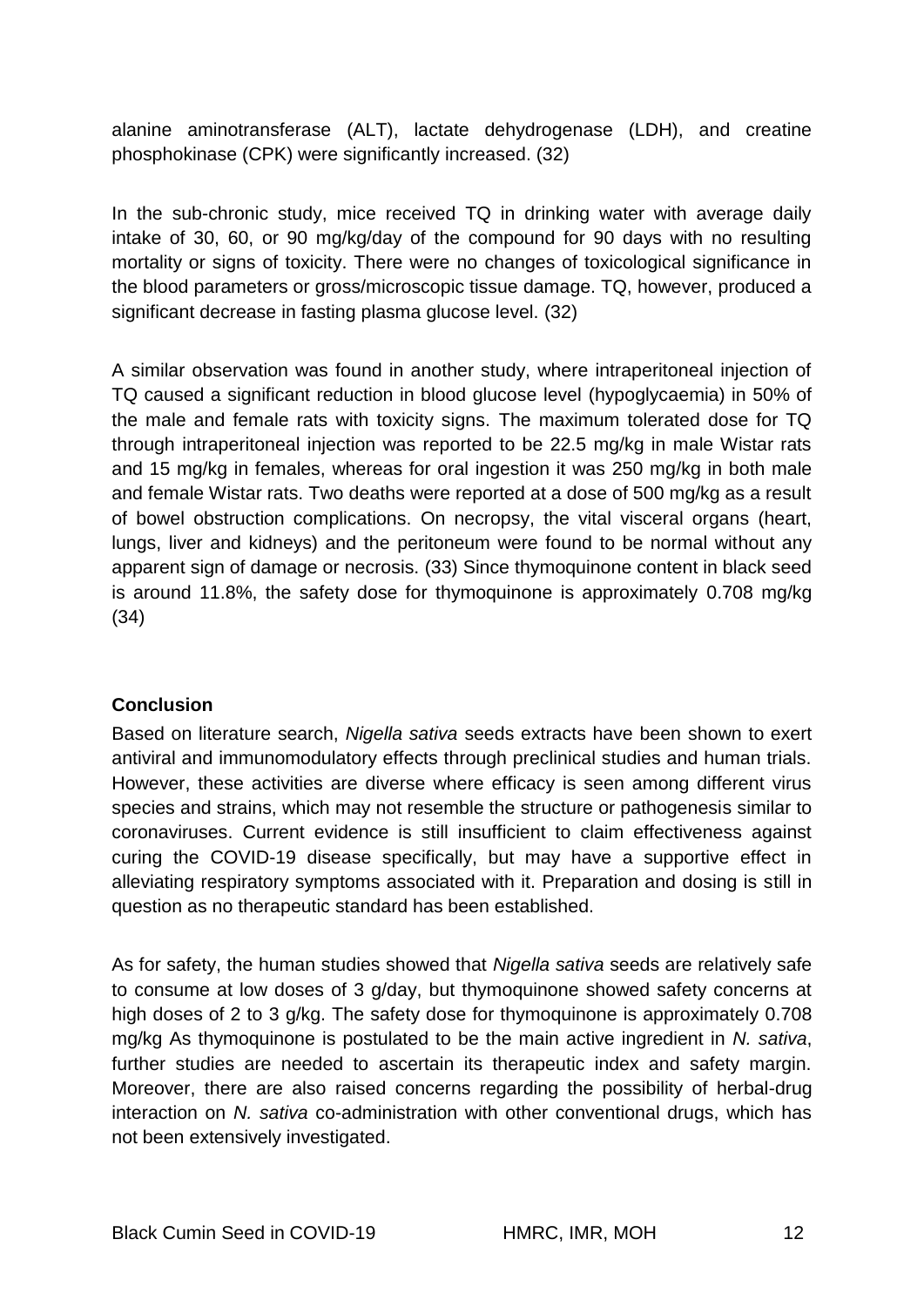### <span id="page-12-0"></span>**References**

- 1. Ipor IB OLIdGC, Siemonsma JS, editors. *Nigella sativa* L. *Nigella sativa* L. Plant Resources of South-East Asia No. 13: Spices. Leiden, Netherlands: Backhuys Publisher, 1999; p. 148–151.
- 2. IH B. A Dictionary of Economic Products of Malay Peninsula. Volume 2. London: Published on behalf of the governments of the Straits settlements and Federated Malay states by the Crown agents for the colonies; 1935. p. 1557.
- 3. H Gali-Muhtasib NE-N, R Schneider-Stock. The medicinal potential of black seed (*Nigella sativa*) and its components. Advances in Phytomedicine, vol. 2, pp. 133– 153, 2006.
- 4. Abdel-Moneim A MB, Mahmoud AM, Abo-Seif MA, Zanaty MI.. Beneficial therapeutic effects of Nigella sativa and/or Zingiber officinale in HCV patients in Egypt. Experimental and Clinical Sciences Journal. 2013;12:943.
- 5. Onifade AA JA, Adedeji WA. Nigella sativa concoction induced sustained seroreversion in HIV patient. African Journal of Traditional, Complementary and Alternative Medicines. 2013;10(5):332–335.
- 6. Onifade AA JA, Okesina AB. Seronegative conversion of an HIV positive subject treated with Nigella sativa and honey. African Journal of Infectious Diseases. 2015;9(2):47–50.
- 7. Salem ML, Shamim HM. Protective effect of black seed oil from Nigella sativa against murine cytomegalovirus infection. International Immunopharmacology. 2000;22(9):729–740.
- 5. Ulasli M GS, Bayraktar R, Yumrutas O, Oztuzcu S, Igci M, Igci YZ, Cakmak EA, Arslan A. . The effects of *Nigella sativa* (Ns), *Anthemis hyalina* (Ah) and *Citrus sinensis* (Cs) extracts on the replication of coronavirus and the expression of TRP genes family. Molecular biology reports. 2014;41(3):1703–1711.
- 6. Khan AU TM, Shafee M, Khan NU, Tariq MM, Kiani MR, Shah SI. In-vivo antiviral effect of Nigella sativa extract against Newcastle Disease Virus in experimentally infected chicken embryonated eggs. Pakistan Veterinary Journal. 2018;38:434–437.
- 7. Umar S SM, Munir MT, Yaqoob M, Fiaz M, Anjum S, Kaboudi K, Bouzouaia M, Younus M, Nisa Q, Iqbal M. . Synergistic effects of thymoquinone and curcumin on immune response and anti-viral activity against avian influenza virus (H9N2) in turkeys. Poultry Science. 2016;95(7):1513–1520.
- 8. Zihlif MA MI, Ghanim MT, Zreikat MS, Alrabadi N, Imraish A, Odeh F, Abbas MA, Ismail SI. . Thymoquinone efficiently inhibits the survival of EBV-infected B cells and alters EBV gene expression. Integrative Cancer Therapies. 2013;12(3):257– 263.
- 9. Boskabady MH FJ. The possible prophylactic effect of Nigella sativa seed aqueous extract on respiratory symptoms and pulmonary function tests on chemical war victims: a randomized, double-blind, placebo-controlled trial. Journal of Alternative and Complementary Medicine. 2008;14(9):1137–1144.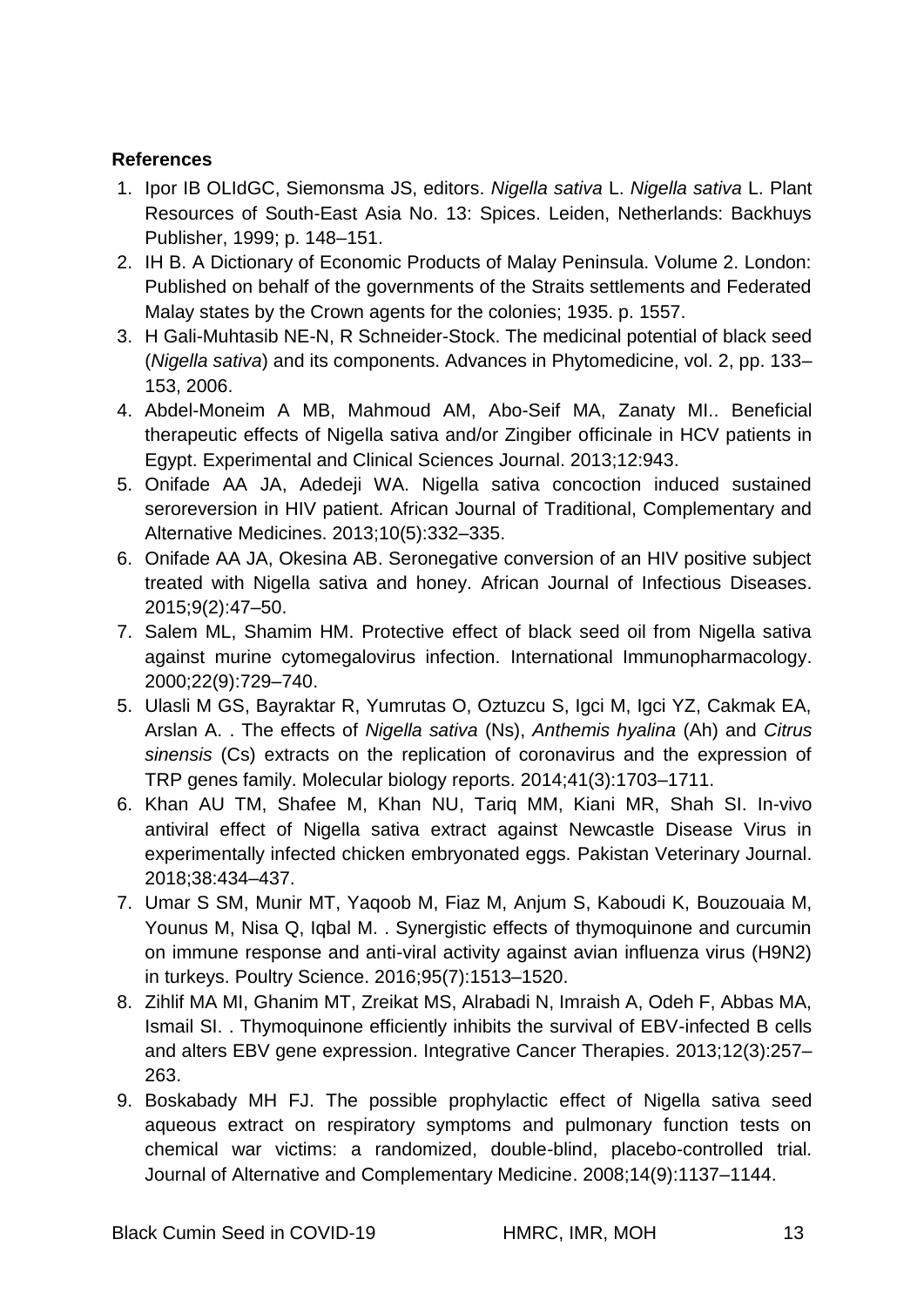- 10.Işık H ÇA, Gürer ÜS, Kıran B, Üresin Y, Rayaman P, Rayaman E, Gürbüz B, Büyüköztürk S. . Potential adjuvant effects of Nigella sativa seeds to improve specific immunotherapy in allergic rhinitis patients. Medical Principles and Practice. 2010;19(3):206–211.
- 11.Boskabady MH KR, Khameneh S, Doostdar Y, Khakzad MR. Potential immunomodulation effect of the extract of Nigella sativa on ovalbumin sensitized guinea pigs. Journal of Zheijang University SCIENCE B. 2011;12(3):201–209.
- 12.Majdalawieh AF FM. Immunomodulatory and anti-inflammatory action of Nigella sativa and thymoquinone: a comprehensive review. International Immunopharmacology. 2015;28(1):295–304.
- 13.Gholamnezhad ZKR, Boskabady MH. Anti-inflammatory, antioxidant, and immunomodulatory aspects of Nigella sativa for its preventive and bronchodilatory effects on obstructive respiratory diseases: A review of basic and clinical evidence. Journal of Functional Foods. 2015;17:910–927.
- 14.Tavakkoli AMV, Razavi BM, Hosseinzadeh H. Review on clinical trials of black seed (Nigella sativa) and its active constituent, thymoquinone. Journal of Pharmacopuncture. 2017;20(3):179.
- 15.Datau EA, Wardhana, Surachmanto EE, Pandelaki K, Langi JA, Fias. Efficacy of Nigella sativa on serum free testosterone and metabolic disturbances in central obese male. Acta Medica Indonesiana. 2010;42(3):130–134.
- 16.Bamosa AO, Kaatabi H, Lebdaa FM, Elq AM, Al-Sultanb A. Effect of Nigella sativa seeds on the glycemic control of patients with type 2 diabetes mellitus. Indian Journal of Physiology and Pharmacology. 2010;54(4):344–354.
- 17.Dehkordi FR, Kamkhah AF. Antihypertensive effect of Nigella sativa seed extract in patients with mild hypertension. Fundamental & Clinical Pharmacology. 2008;22(4):447–52.
- 18.Sayeed MSB, Asaduzzaman M, Morshed H, Hossain MM, Kadir MF, Rahman MR. The effect of *Nigella sativa* Linn. seed on memory, attention and cognition in healthy human volunteers. Journal of Ethnopharmacology. 2013;148(3):780– 786.
- 19.Qidwai W, Hamza, HB, Qureshi R, Gilani, A. Effectiveness, safety, and tolerability of powdered Nigella sativa (Kalonji) seed in capsules on serum lipid levels, blood sugar, blood pressure, and body weight in adults: results of a randomized, double-blind controlled trial. Journal of Alternative and Complementary Medicine. 2009;15(6):639–644.
- 20.Mohtashami R, Huseini HF, Heydari M, Amini M, Sadeqhi Z, Ghaznavi H, Mehrzadi S. Efficacy and safety of honey based formulation of Nigella sativa seed oil in functional dyspepsia: A double blind randomized controlled clinical trial. Journal of Ethnopharmacology. 2015;175:147–152.
- 21.Hoseini MS, Mirkarimi SA, Amini M, Mohtashami R, Kianbakht S, Fallah Hoseini H. Effects of Nigella sativa L. seed oil in type II diabetic Patients: A randomized, double-blind, placebo-controlled clinical trial. Journal of Medicinal Plants Research. 2013;12:93–99.